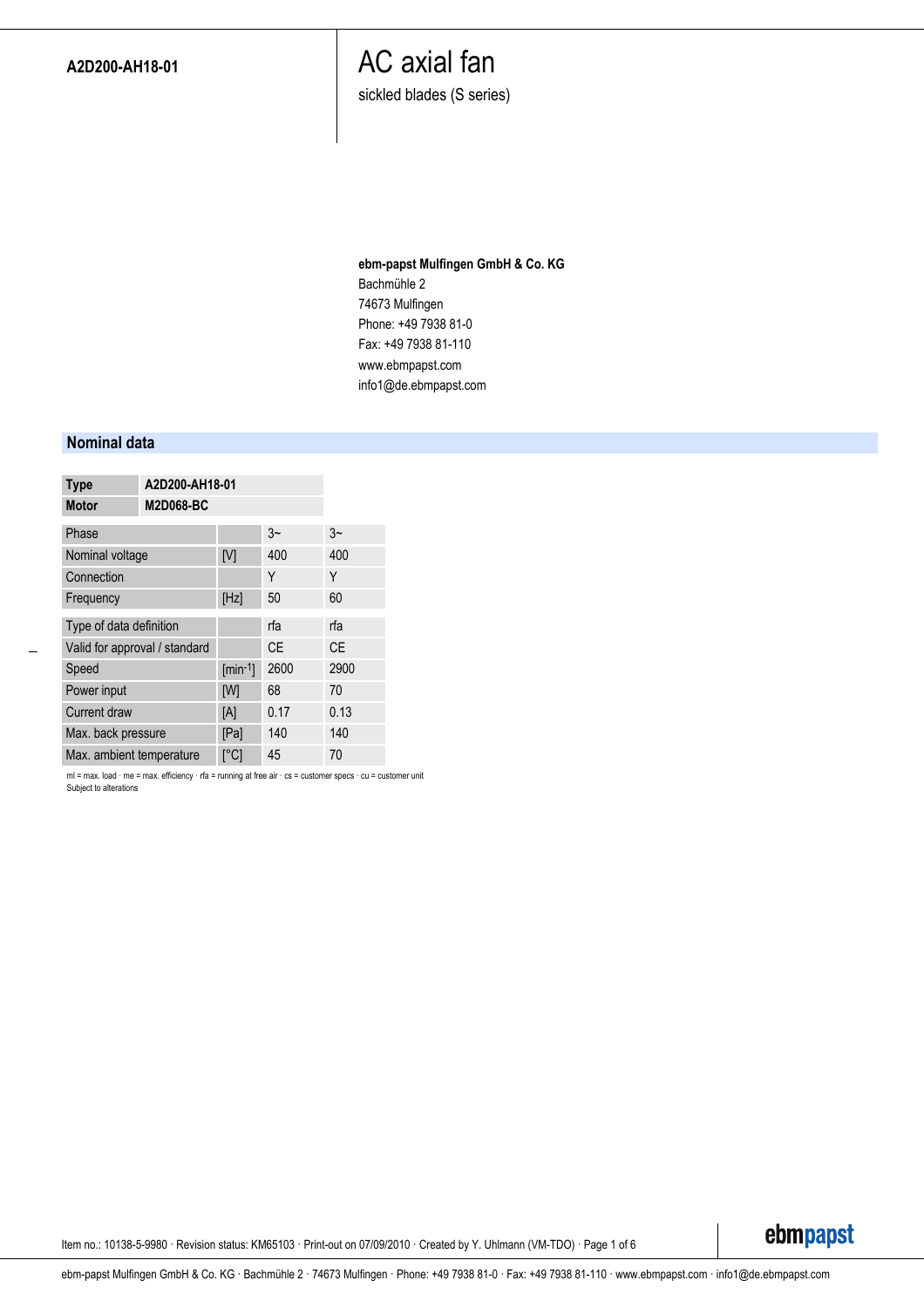# AC axial fan sickled blades (S series)

### **Technical features**

| Leackage current                  | $< 0.75$ mA                                                  |
|-----------------------------------|--------------------------------------------------------------|
| <b>Size</b>                       | 200 mm                                                       |
| <b>Operation mode</b>             | S <sub>1</sub>                                               |
| <b>Direction of rotation</b>      | Counter-clockwise, seen on rotor                             |
| <b>Mounting position</b>          | Shaft horizontal or rotor on bottom; rotor on top on request |
| <b>Humidity class</b>             | $F1-2$                                                       |
| Direction of air flow             | "\/"                                                         |
| <b>Insulation class</b>           | "B"                                                          |
| Cable exit                        | Lateral                                                      |
| Condensate discharge holes        | Rotor-side                                                   |
| <b>Bearing motor</b>              | <b>Ball bearing</b>                                          |
| <b>Mass</b>                       | 1.6 kg                                                       |
| <b>Material of blades</b>         | Sheet steel, coated in black                                 |
| Product conforming to<br>standard | EN 60335-1                                                   |
|                                   |                                                              |
| Surface of rotor                  | Coated in black                                              |
| <b>Number of blades</b>           | 9                                                            |
| Type of protection                | <b>IP 44</b>                                                 |
| <b>Protection class</b>           |                                                              |
| Max. permissible ambient          | $+80 °C$                                                     |
| motor temp. (transp./ storage)    |                                                              |
| Min. permissible ambient          | $-40 °C$                                                     |
| motor temp. (transp./storage)     |                                                              |
| Approval                          | CCC                                                          |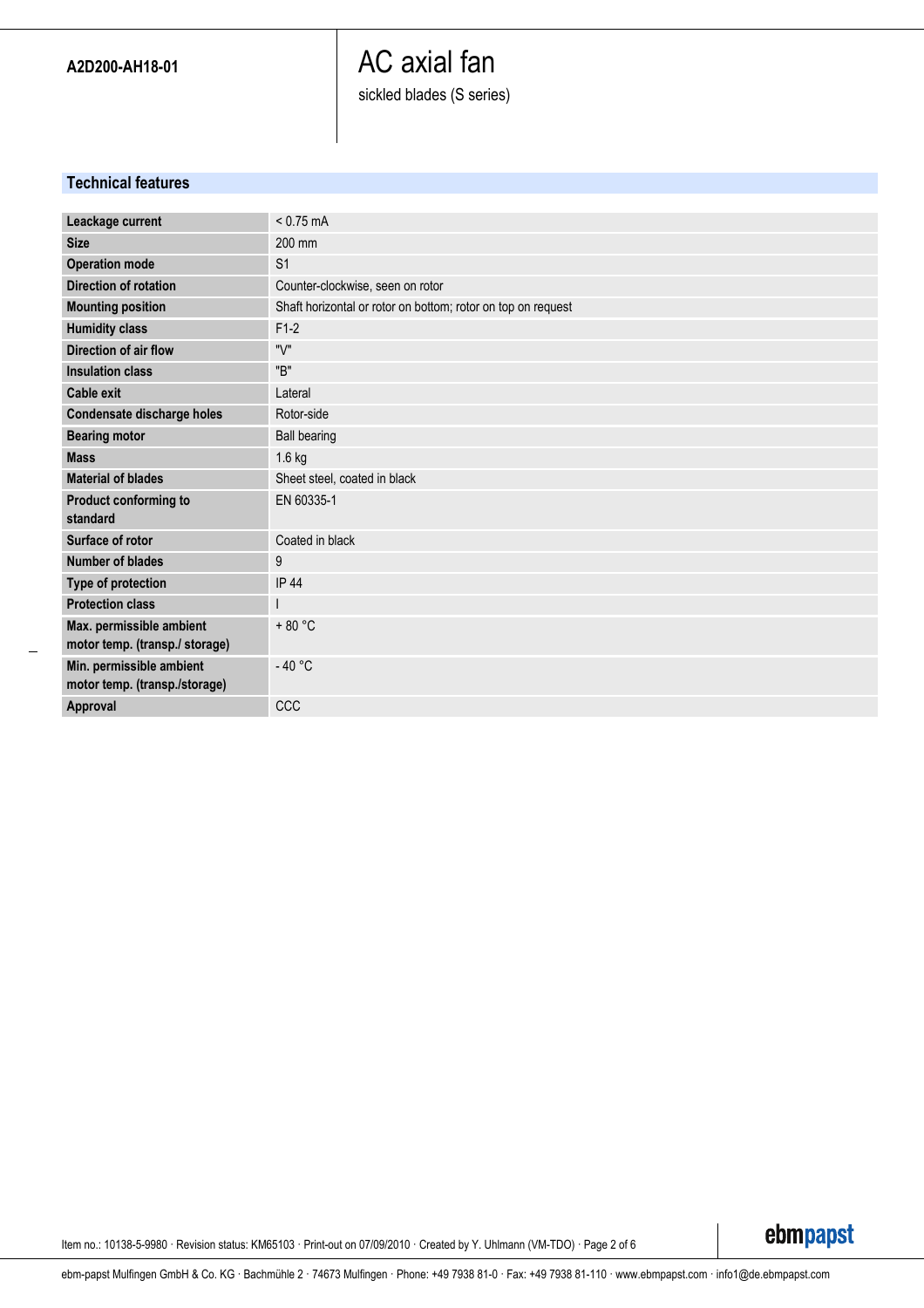sickled blades (S series)

### **Product drawing**



Item no.: 10138-5-9980 · Revision status: KM65103 · Print-out on 07/09/2010 · Created by Y. Uhlmann (VM-TDO) · Page 3 of 6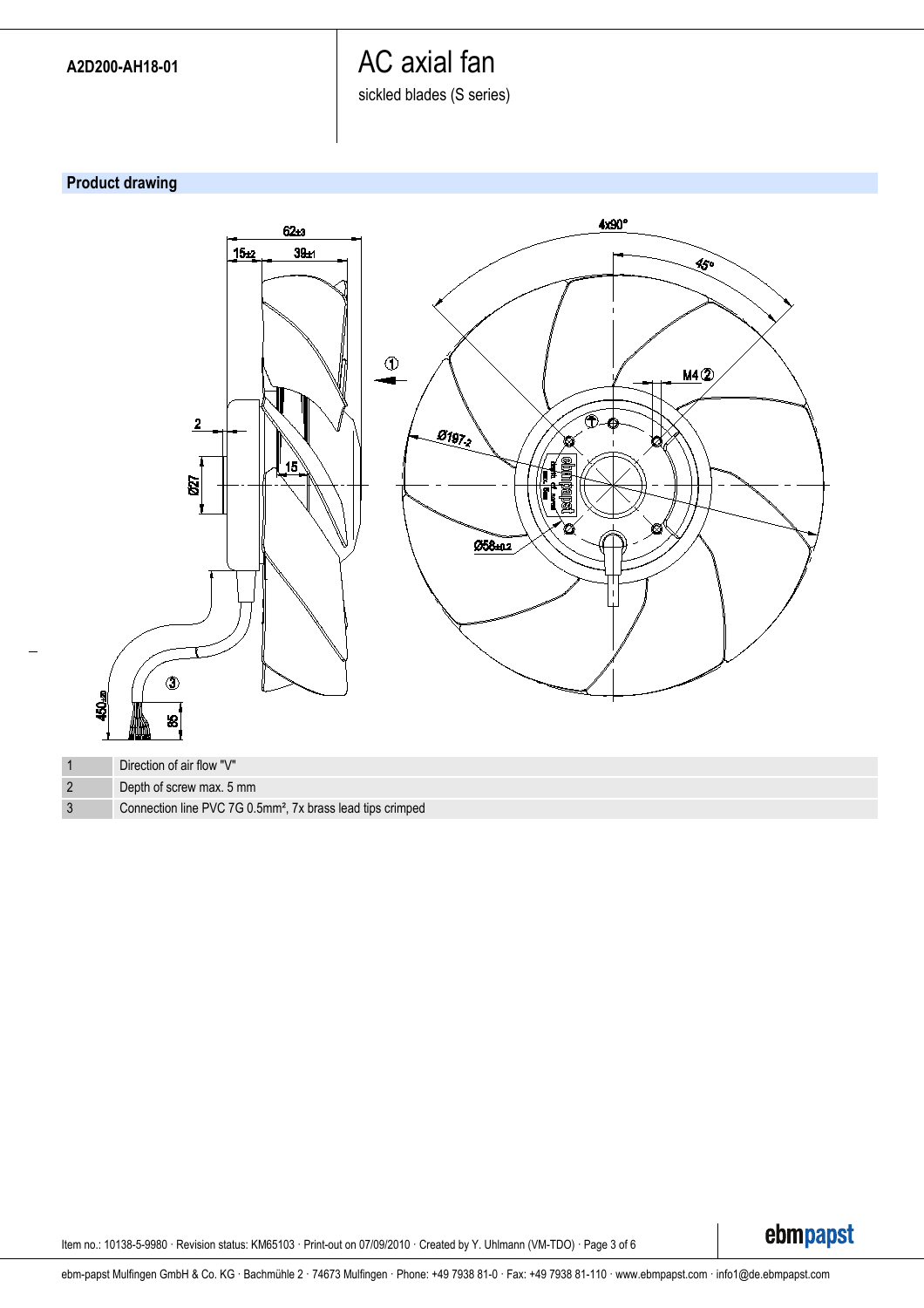sickled blades (S series)

#### **Connection screen**



Note: Direction of rotation changes when two phases are reversed

| $\Delta$       | Delta connection |                | Star connection |                | black |
|----------------|------------------|----------------|-----------------|----------------|-------|
| L <sub>2</sub> | blue             | LJ             | brown           | U <sub>1</sub> | black |
| V <sub>1</sub> | blue             | W1             | brown           | U <sub>2</sub> | green |
| V <sub>2</sub> | white            | W <sub>2</sub> | vellow          |                |       |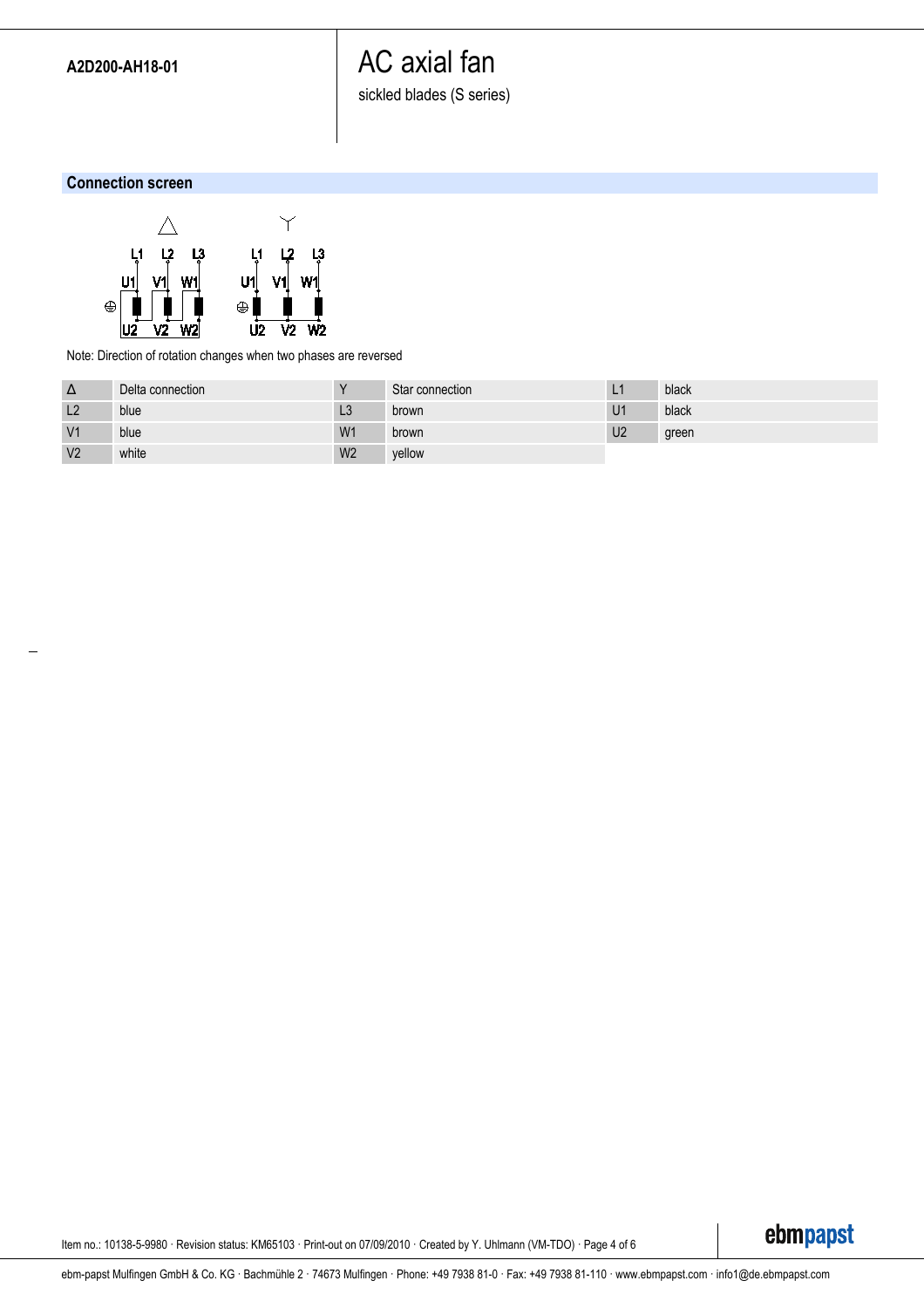sickled blades (S series)

#### **Charts: Air flow 50 Hz**



### Measured values

|                | U   |      | n            | $P_1$ |      | ů                            | $P_{fa}$ |
|----------------|-----|------|--------------|-------|------|------------------------------|----------|
|                | [V] | [Hz] | $[min^{-1}]$ | [W]   | [A]  | $\left[\frac{m^3}{h}\right]$ | [Pa]     |
|                | 400 | 50   | 2600         | 68    | 0.17 | 940                          | 0        |
| $\overline{2}$ | 400 | 50   | 2550         | 69    | 0.17 | 855                          | 30       |
| 3              | 400 | 50   | 2500         | 72    | 0.17 | 735                          | 61       |
| $\overline{4}$ | 400 | 50   | 2460         | 75    | 0.17 | 515                          | 89       |

Measurement: LU-26980

Item no.: 10138-5-9980 · Revision status: KM65103 · Print-out on 07/09/2010 · Created by Y. Uhlmann (VM-TDO) · Page 5 of 6

ebmpapst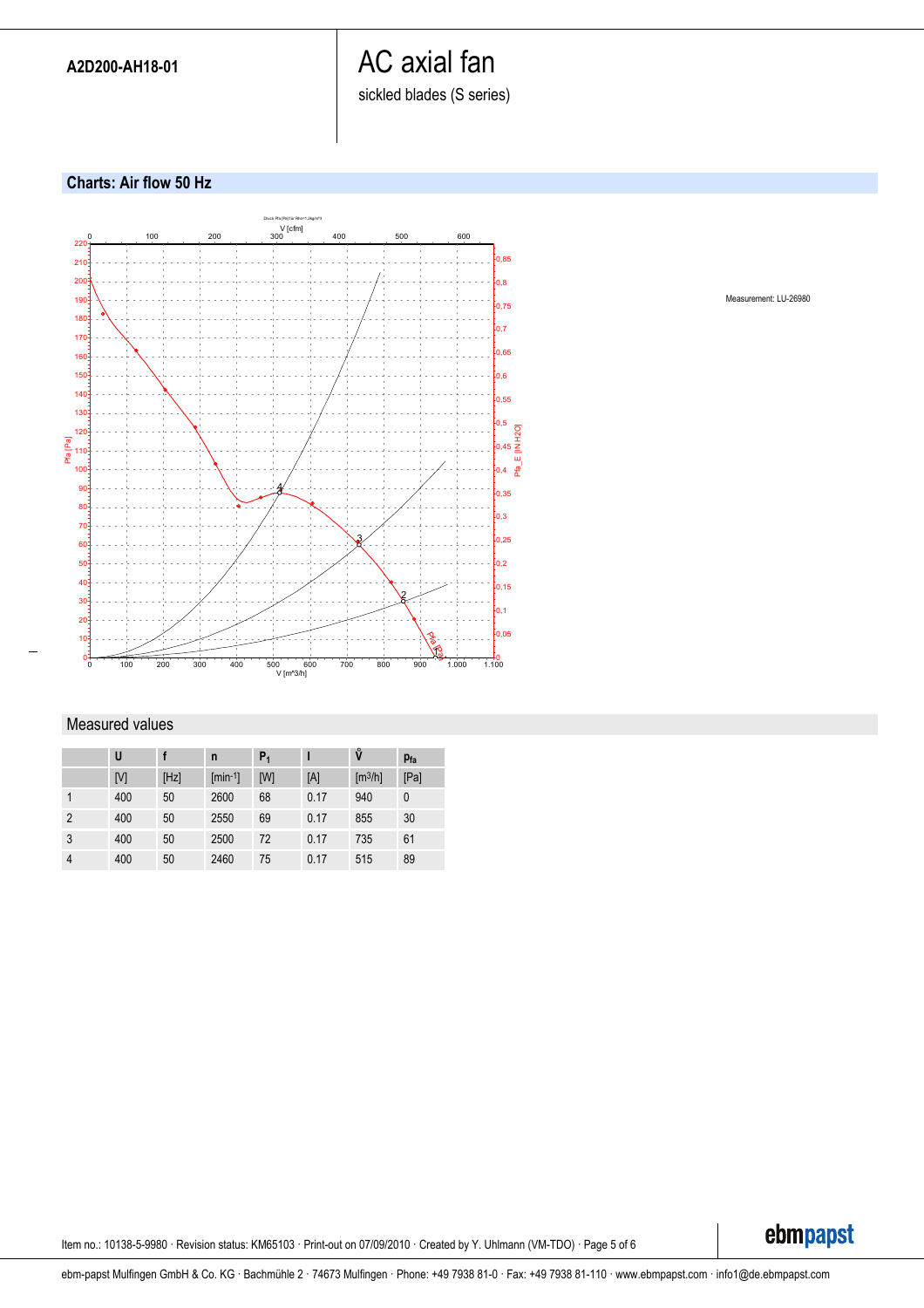sickled blades (S series)

#### **Charts: Air flow 60 Hz**



### Measured values

|                | U   |      | n                  | $P_1$ |      | ů                            | $p_{fa}$     |
|----------------|-----|------|--------------------|-------|------|------------------------------|--------------|
|                | [V] | [Hz] | ${\rm [min^{-1}]}$ | [W]   | [A]  | $\left[\frac{m^3}{h}\right]$ | [Pa]         |
|                | 400 | 60   | 2815               | 70    | 0.13 | 1020                         | $\mathbf{0}$ |
| $\overline{2}$ | 400 | 60   | 2745               | 73    | 0.14 | 935                          | 30           |
| 3              | 400 | 60   | 2670               | 77    | 0.14 | 820                          | 61           |
| $\overline{4}$ | 400 | 60   | 2595               | 81    | 0.15 | 550                          | 96           |

Measurement: LU-26981

Item no.: 10138-5-9980 · Revision status: KM65103 · Print-out on 07/09/2010 · Created by Y. Uhlmann (VM-TDO) · Page 6 of 6

ebmpapst